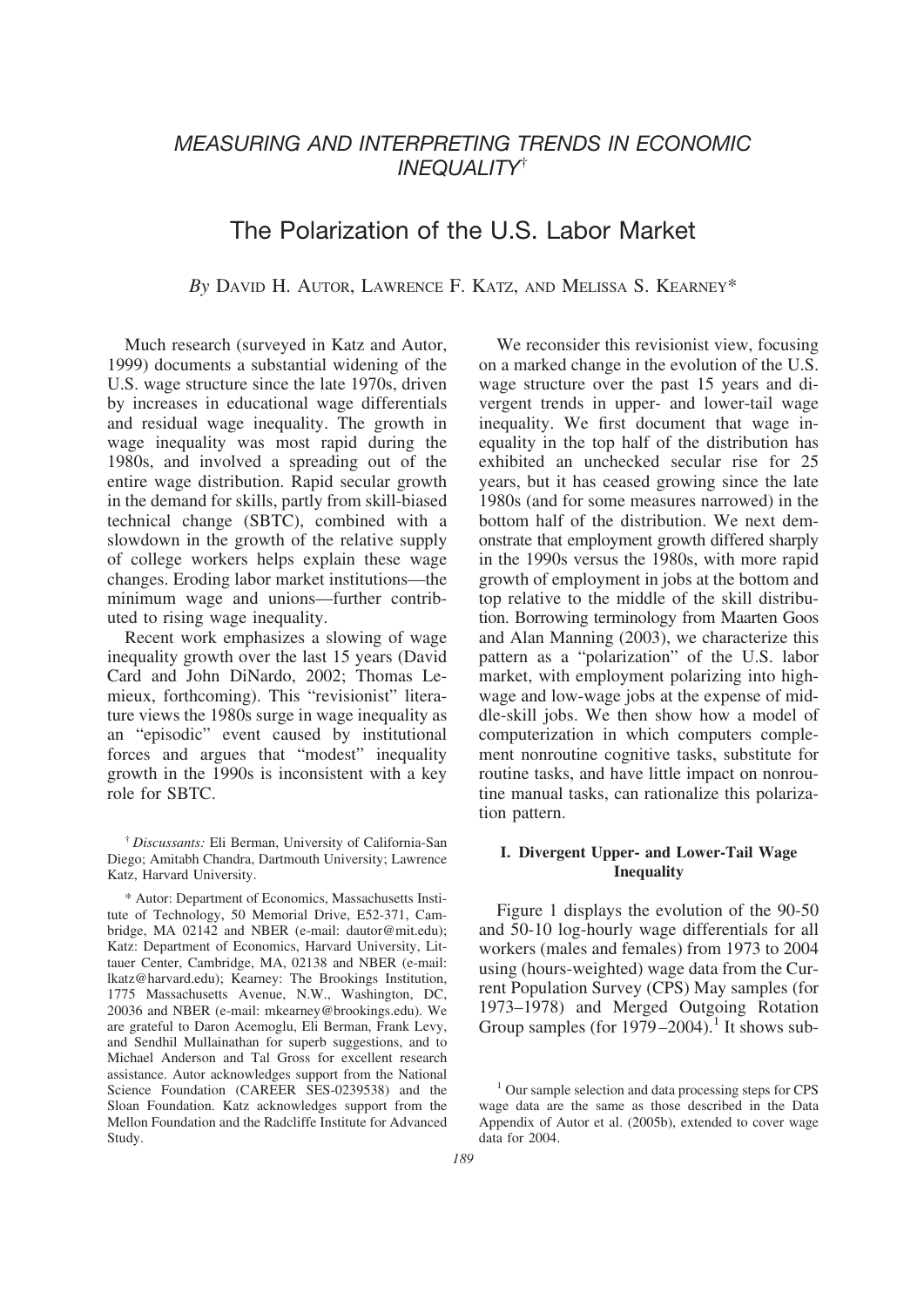

FIGURE 1. MALE AND FEMALE LOG HOURLY 90/50 AND 50/10 EARNINGS RATIOS

*Source:* Current Population Survey May and Monthly Files, 1973–2004.

stantial increases in upper-half (90-50) and lower-half (50-10) wage inequality from 1979 to 1987, expanding the 90-10 wage differential by 21 log points. But the trends in upper-half and lower-half inequality diverge after 1987, with upper-half wage inequality continuing to rise steadily while lower-half inequality growth ceased in the late 1980s (with a *contraction* in the 50-10 differential of four log points from 1987 to 2004). Monotonic rising wage inequality in the 1980s and diverging upper- and lowertail inequality since the late 1980s are observed for males and females separately, for the weekly wages of full-time workers, and for the CPS March samples (Autor et al., 2005a).

Figure 2 illustrates where in the wage structure the divergence of upper- and lower-tail wage inequality trends have occurred. It plots cumulative log hourly real earnings growth (indexed using the Personal Consumption Expenditures implicit price deflator) by wage percentile for 1973 to 1988 and for 1988 to 2004. The figure shows an almost linear spreading out of the entire wage distribution for 1973 to 1988. In contrast, wage growth has polarized since 1988, with faster wage growth in the bottom quartile than in the middle two quartiles, and with the most rapid rise and a continued spreading out of the distribution in the top quartile.

The divergence of upper- and lower-tail wage inequality since the late 1980s holds for residual wage inequality and is robust to adjustments for labor force composition changes (Autor et al.,



FIGURE 2. CHANGES IN MALE AND FEMALE LOG REAL HOURLY EARNINGS BY PERCENTILE, 1973–1988 AND 1988–2004

*Source:* See Figure 1.

2005a). Using tax-return data, Thomas Piketty and Emmanuel Saez (2003) further document the divergence of earnings in the very upper-end of distribution (the top 1 percent) relative to other workers since the 1970s.

We examine how a nuanced view of technological change may contribute to these trends. Following Autor et al. (2003), our framework observes that the first-order impact of computerization is to displace "middle skilled," routine cognitive and manual tasks, such as bookkeeping and repetitive production work. If routine tasks are more complementary to high-skilled abstract tasks than to "nonroutine manual" tasks (such as those of truck drivers), the computerization of routine work can generate labor market polarization. The model predicts that wage polarization should be accompanied by employment polarization.

#### **II. Job Polarization Trends**

We examine trends in the "quality," skill content, and task content of U.S. jobs since 1980. We follow Goos and Manning's (2003) analysis of the United Kingdom in exploring how U.S. employment growth by occupation has been related to skill proxied by initial educational levels or wages.

We first sort (3-digit) occupations into percentiles by mean years of schooling in 1980, using data from the 1980 Census Integrated Public Use Microsample (IPUMS). Figure 3 plots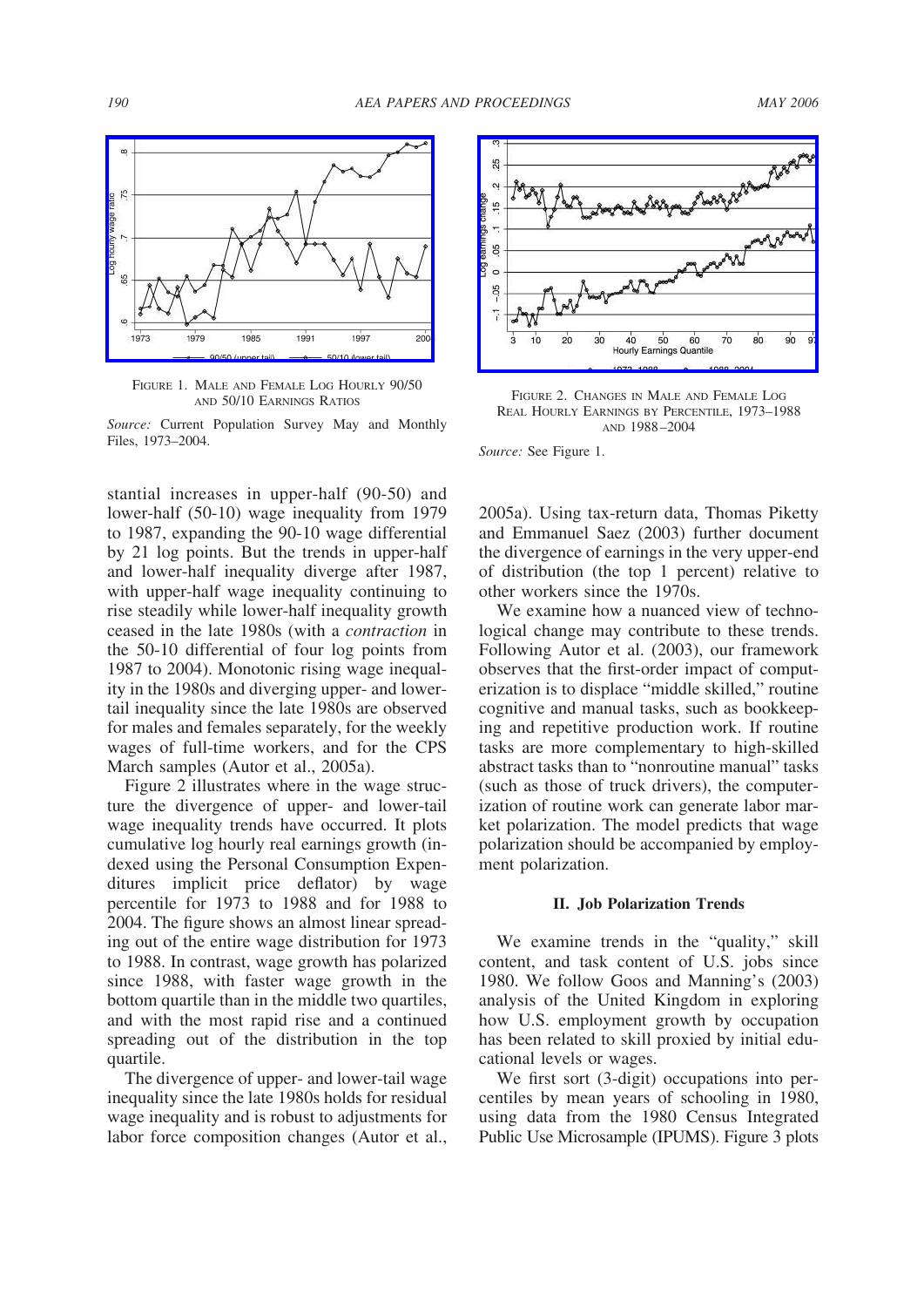

FIGURE 3. SMOOTHED CHANGES IN OCCUPATIONAL EMPLOYMENT SHARES 1980–2000, WITH OCCUPATIONS RANKED BY THEIR 1980 AVERAGE YEARS OF SCHOOLING

*Source:* Census Integrated Public Use Microsamples 1980, 1990, and 2000.

employment growth, measured as the change in an occupation's share of total hours worked, from 1980 through 1990 and 1990 through 2000, against 1980 occupational skill (education) percentile using employment shares from the 1980 to 2000 IPUMS.<sup>2</sup> For the 1980s, the figure shows declining employment at the bottom of the distribution, and near-monotonic (almost linear) increases in employment moving up the education distribution. In contrast, employment growth in the 1990s polarized with the most rapid increases in high-skill jobs, slowest growth in middle-skill jobs, and modest growth in low-skill jobs.

This pattern of job growth (and possible labor demand shifts) corresponds well with the wage structure changes shown in Figure 2. In a comparison of the 1980s to the 1990s, we find that employment growth is more rapid in the 1990s below the fortieth and above the eightieth percentiles of the occupational skill distribution and declines in the middle.

We have tested the robustness of these patterns with an alternative skill definition—median hourly wage in an occupation in 1980. This skill measure also indicates that employment growth was roughly monotonic in skill during the 1980s and then polarized in the 1990s. Daron Acemoglu (1999) reports similar U.S. job polarization from the mid-1980s to early 1990s using more aggregated industry-occupation cells, and Goos and Manning (2003) document job growth polarization for Britain, another country with a large increase in wage inequality.

A third methodology for measuring employment structure trends involves changes in employment by job task content. Autor et al. (2003) take this approach using data on task content from the *Dictionary of Occupational Titles* aggregated to Census occupations. We extend their analysis of employment growth in industry-gender-education cells using CPS data through 2002. We find that employment growth was most rapid in the 1990s for cells intensive in nonroutine cognitive tasks (those most complementary with computerization), was declining at an increasing rate in the 1990s for cells intensive in routine cognitive and manual tasks (those most substitutable for computers), and ceased declining in the 1990s for (typically lowwage) jobs intensive in nonroutine manual tasks.

These patterns of employment growth by education, wages, and task intensity suggest that labor demand shifts have favored low- and high-wage workers relative to middle-wage workers over the last 15 years. This contrasts with the labor demand shifts of the 1980s, which appear to have been monotonically rising in skill.

#### **III. A Model and Interpretation**

Our framework, building on Autor et al. (2003), considers how a decline in the real price of computing power may lead to a polarization of work. The model is based on four observations that are well supported by the existing evidence. First, computer capital—denoted by *K* and measured in efficiency units—is a close substitute for human labor in routine cognitive and manual tasks, such as clerical work and repetitive production tasks. Second, routine task input—embodied in either computer capital or human labor—is a complement to workers

<sup>2</sup> We employ a consistent set of occupation codes for census years 1980, 1990, and 2000 developed by Peter B. Meyer and Anastasiya M. Osborne (2005). We use a locally weighted smoothing regression (bandwidth 0.8 with 100 observations) to fit the relationship between decadal growth in occupational employment share and occupations' initial percentile in the 1980 skill distribution, measured by mean years of schooling. Figure 3 plots the fitted values from these regressions.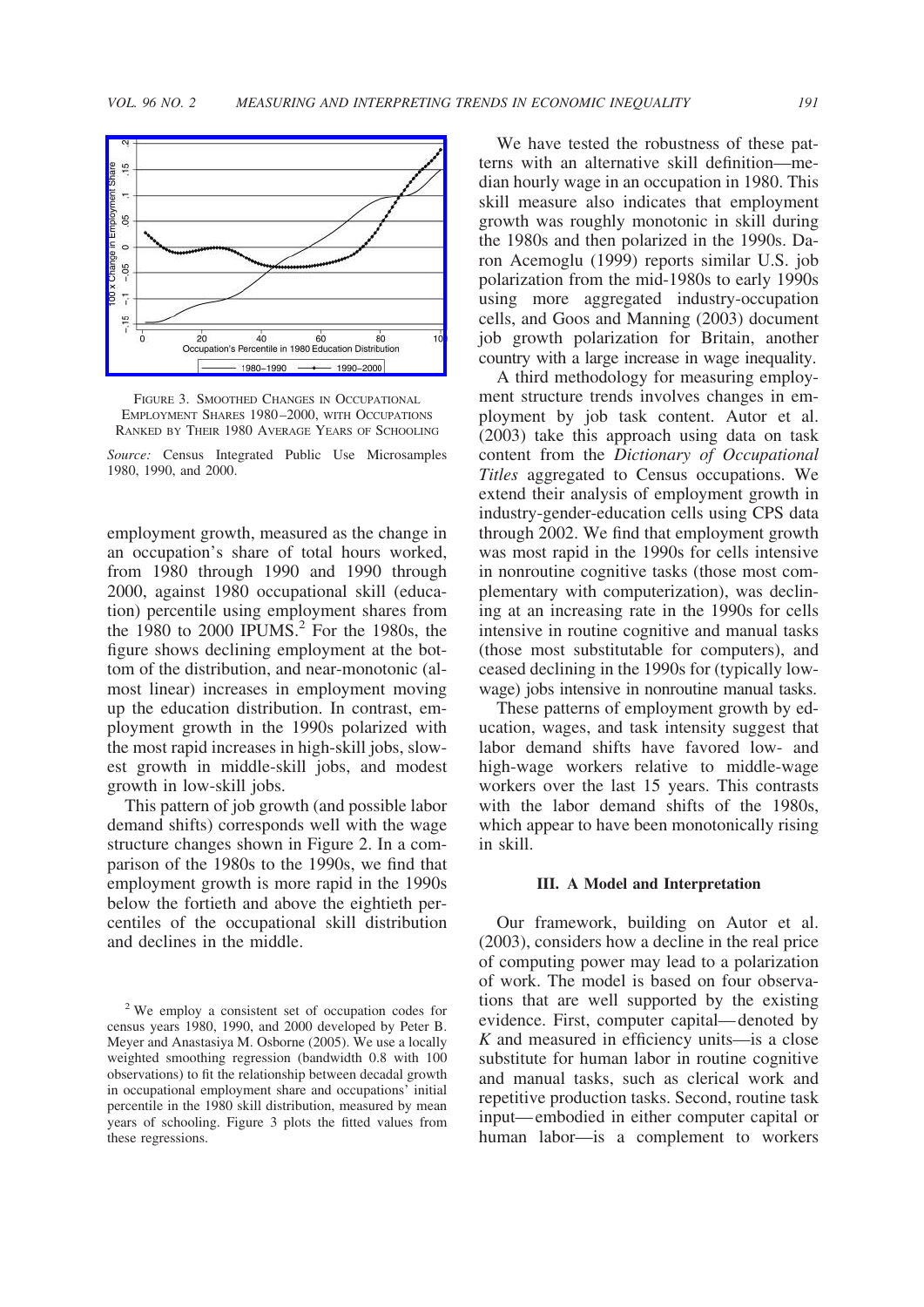engaged in abstract reasoning tasks such as problem solving and coordination. Third, there exists a panoply of nonroutine manual tasks for which computers currently neither directly substitute nor strongly complement, such as the tasks performed by truck drivers, waiters, and janitors. We refer to these categories of tasks as abstract  $(A)$ , routine  $(R)$ , and manual  $(M)$ ; and we consider them to correspond roughly to high-, intermediate-, and low-skilled occupations. Lastly, we observe that workers' ability to engage in specific tasks is contingent on their education. We assume that there are two types of workers: college workers, who can perform abstract tasks; and high school workers who can substitute between routine and manual tasks.

The exogenous driving force in our model is the precipitous decline in the price of computing power in recent decades. Computerization—the falling real price of computers—lowers the price of routine task input and increases demand for routine tasks. We sketch the formal model here and refer the reader to an online Theory Appendix available at www.e-aer.org/data/ may06\_app\_p06006.pdf.

Output, priced at unity, is produced using the aggregate Cobb-Douglas production function  $Y = A^{\alpha} R^{\beta} M^{\gamma}$  with  $\alpha, \beta, \gamma \in (0, 1), \alpha + \beta + \gamma$  $\gamma = 1$ , and where A, R, and M denote the three tasks above. Abstract and manual tasks are performed by workers who supply labor inputs, *LA* and *LM*. Routine tasks can be performed either by workers who supply  $L_R$  or by computer capital, *K*, measured in efficiency units, which is a perfect substitute for  $L_R$ . Computer capital is supplied perfectly elastically to routine tasks at price  $\rho$ , which is falling at an exogenous rate.

There are many workers with educational supplies assumed exogenous. Each college worker is endowed with one efficiency unit of abstract skill, which she supplies inelastically to abstract tasks. Each high school worker, *i*, is endowed with one efficiency unit of manual skill and  $\eta_i$  efficiency units of routine skill, where  $\eta$  is distributed continuously on the unit interval with positive mass at all points  $\eta \in [0,1]$ 1]. High school workers do not possess abstract skills.

The supply of high school labor to routine and manual tasks is determined by self-selection. Let  $w_m$  and  $w_r$  equal the wages paid to manual and routine tasks. Each high school worker, *i*, chooses to supply either one efficiency unit of labor to manual tasks if  $\eta_i < w_m/w_r$  or supplies  $\eta_i$  efficiency units of labor to routine tasks otherwise. Thus labor supply to manual (routine) tasks is weakly upward (downward) sloping in  $w_m/w_r$ .

Equilibrium occurs when: (a) the economy operates on the demand curve of the aggregate production function; (b) each factor is paid its marginal product; and (c) the labor market clears so that no worker wishes to reallocate labor input among tasks.

Because computer capital is a perfect substitute for routine labor,  $w_r = \rho$ , a decline in  $\rho$ reduces  $w_r$  one for one. We are interested in the effect of a decline in  $\rho$  on: (a) the equilibrium quantity of routine task input; (b) the allocation of labor between routine and manual tasks; (c) the wage paid to each task; and (d) the observed wage in each job type—which, for routine tasks, may differ from the wage paid per efficiency unit of routine task input.

Since own-factor demand curves are downward sloping, a decline in  $\rho$  raises demand for routine tasks. This demand can be supplied by either additional computer capital or routine labor input. Due to worker self-selection, the additional demand will be supplied by computer capital. The reason is that manual and routine tasks are q-complements—a rise in routine input (spurred by the fall in  $\rho$ ) raises the marginal productivity of manual task input.

When  $\rho$  (and thereby  $w_r$ ) falls, some workers—those with relatively low  $\eta$ —self-select from routine to manual tasks. This additional labor supply works against the beneficial effects of computerization on the manual wage. It is possible for *both*  $w_m$  and  $w_r$  to fall when  $\rho$ declines, but the wage of manual relative to routine tasks  $(w_m/w_r)$  unambiguously rises.

We distinguish between the wage of routine tasks measured in *efficiency units* and the observed wages of workers in routine tasks, which are affected by composition. As workers self-select out of routine tasks, the remaining routine workers have above-average routine skills, meaning the *observed* routine wage can rise or fall (overall and relative to  $w_m$ ) as  $\rho$  declines.

As with manual workers, workers in abstract tasks benefit from a rise in routine task input due to q-complementarity. For abstract tasks,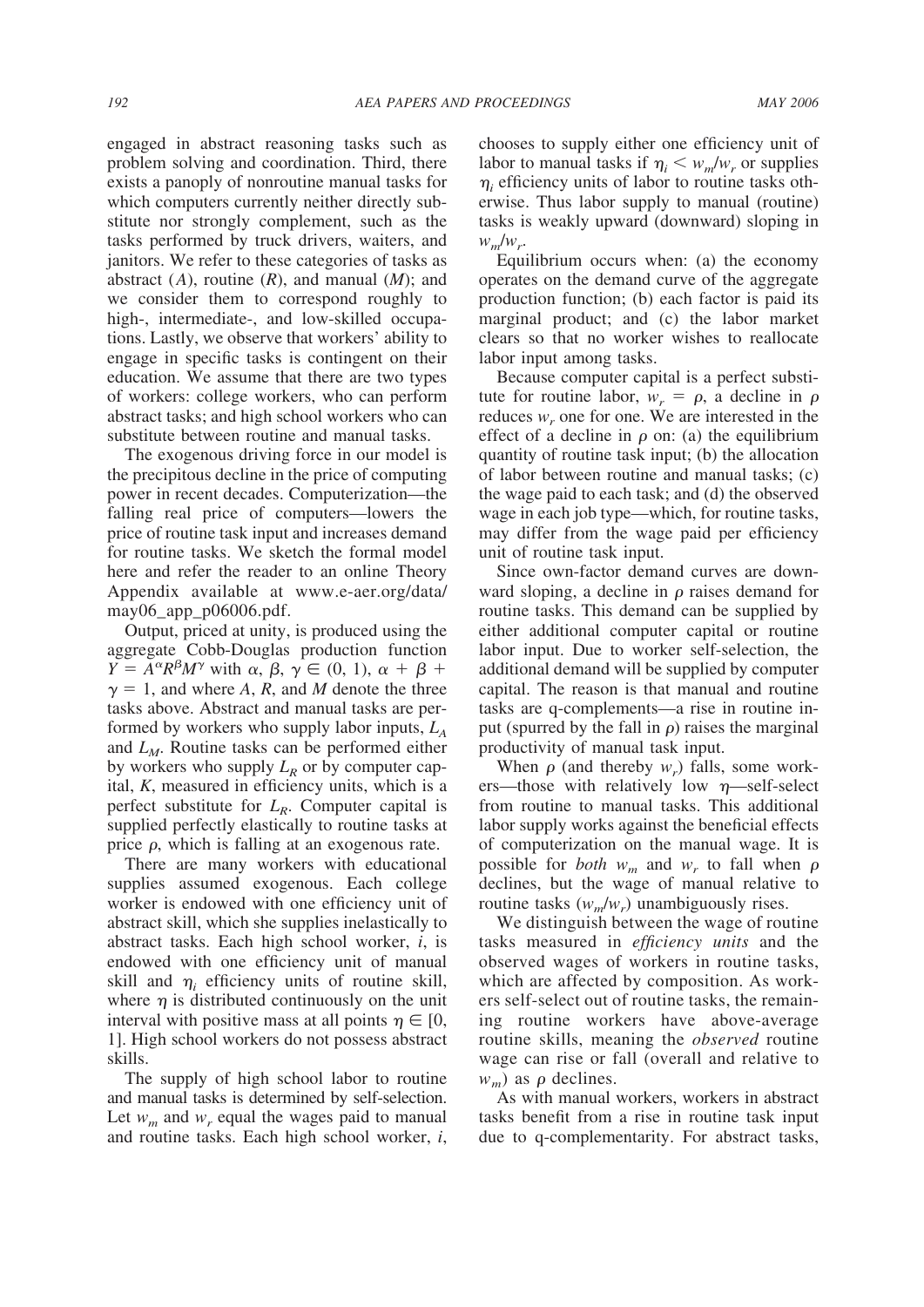however, there is no countervailing labor supply response to buffer the positive impact of computerization on the abstract wage. Consequently, computerization unambiguously raises  $w_a$ , absolutely and relative to  $w_r$  and  $w_m$ . A more realistic production function would reinforce this pattern through greater complementarity of computerization with abstract tasks than manual tasks.

Does this framework generate a polarization of work? The key observation of the model is that computers *do not* appear to substitute directly for the lowest-skilled workers; rather they appear to displace a set of "middle-skilled" routine tasks. Displacing this "middle" generates polarization through three mechanisms. First, it directly lowers the wage of middle-skill tasks. Second, it raises the wage of high-skilled (abstract) tasks through q-complementarity. Finally, it has ambiguous effects on the wages of low-skilled (manual) tasks due to offsetting impacts of q-complementarity and additional labor supply of workers displaced from routine tasks. Thus, computerization always raises "upper-tail" inequality in our model—the wage gap between abstract and routine tasks. But it can either expand or compress "lower-tail" inequality—the wage gap between routine and manual tasks depending on whether the q-complementarity or labor supply effect dominates.

We can think of the model as moving between two equilibria as the price of computers declines. Initially computerization displaces workers from routine and into manual tasks, depressing wages in the middle and (potentially) the bottom of the distribution, even as the abstract wage increases. When  $\rho$  falls sufficiently, the model exhibits a second equilibrium in which routine tasks are performed exclusively by *K*. In this equilibrium, only the qcomplementarity effect operates; further declines in  $\rho$  raise wages in *both* manual and abstract tasks. Thus, the model is consistent with an initially monotone wage impact of computerization followed by a polarization of the wage distribution as jobs "hollow out" to encompass only abstract and manual tasks. A similar impact of international outsourcing could arise from declining international coordination costs associated with information technology advances (Frank Levy and Richard J. Murnane, 2004; Pol Antràs et al., forthcoming).

#### **IV. Conclusions**

The major new U.S. wage structure "facts" evident in the last decade are the smooth, secular rise in upper-tail inequality over the last 25 years, coupled with an expansion and then compression of lower-tail inequality. These facts are not easily handled by standard institutional stories. The minimum wage explanation fits only lower-tail inequality trends well to 1987 (Autor et al., 2005b), and does not explain why relative employment in low-wage jobs *fell* as the minimum wage dropped. A "social-norms" explanation of the skewing of the upper reaches of the wage distribution (as suggested by Piketty and Saez, 2003) has some plausibility but needs work to refine clear, testable predictions.

Our analysis offers unambiguous evidence that demand shifts are likely to be a key component of any cogent explanation for the changing U.S. wage structure. We find that quantity and price changes covary positively throughout the earnings distribution both in the 1980s, when the wage structure was spreading monotonically, and in the 1990s, when it was polarizing. We believe that the changing distribution of job task demands, spurred directly by advancing information technology and indirectly by its impact on outsourcing, goes some distance toward interpreting the recent polarization of the wage structure.

#### REFERENCES

- **Acemoglu, Daron.** "Changes in Unemployment and Wage Inequality: An Alternative Theory and Some Evidence." *American Economic Review*, 1999, *89*(5), pp. 1259–78.
- **Antra`s, Pol; Garicano, Luis and Rossi-Hansberg, Esteban.** "Offshoring in a Knowledge Economy." *Quarterly Journal of Economics* (forthcoming).
- **Autor, David H.; Katz, Lawrence F. and Kearney, Melissa S.** "Rising Wage Inequality: The Role of Composition and Prices." National Bureau of Economic Research, Inc., NBER Working Papers: No. 11628, 2005a.
- **Autor, David H.; Katz, Lawrence F. and Kearney, Melissa S.** "Trends in U.S. Wage Inequality: Reassessing the Revisionists." National